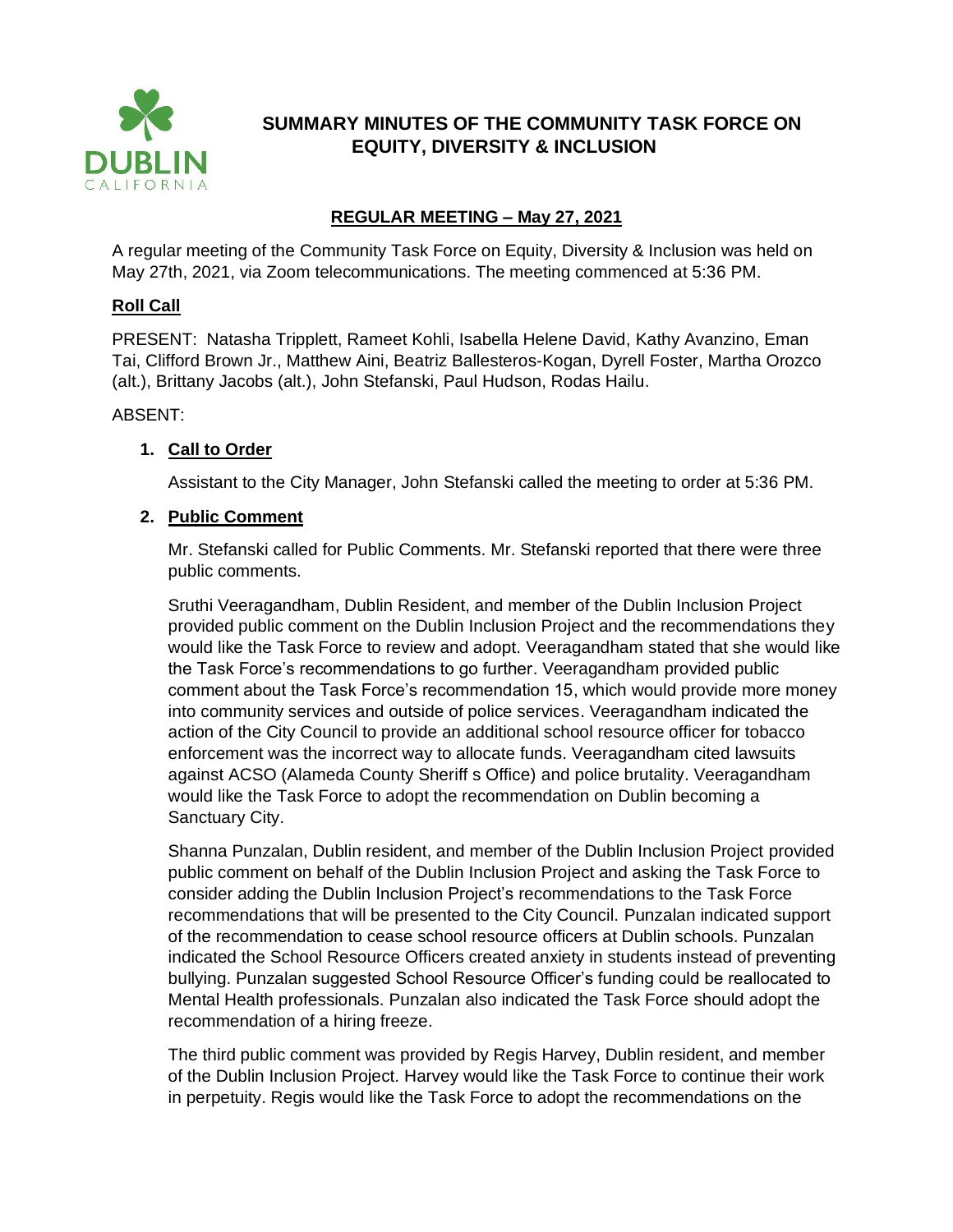School Resource Officer's reallocation of funding as well as reallocation of funding toward a mental health mobile crisis team.

#### **3. Action Items**

### **3.1 Approval of Minutes from April 22, 2021, Community Task Force Meeting**

Motioned by Member Aini and Seconded by Member Ballesteros-Kogan. The Task Force Members unanimously approved the minutes.

### **3.2 Approval of Minutes from April 29, 2021, Special Community Task Force Meeting**

#### *Member Tai was added to the meeting at 5:52 PM.*

Motioned by Member Aini and Seconded by Member David. The Task Force Members unanimously approved the minutes.

### **4. Reports**

#### **4.1 Review of Draft Recommendations for Citywide DEI Initiatives**

Mr. Hudson facilitated a review of the draft recommendations for Citywide DEI Initiatives. Mr. Hudson asked Member Kohli to discuss the Boards and Commissions Recruitment recommendations with the Task Force and take any comments or questions from the Task Force to reach a consensus. A copy of the draft recommendations is attached to these minutes.

The recommendations on Boards and Commissions Recruitment were shared and reviewed by the Task Force. Recommendations 1-3 recommended City Council and Staff use different avenues to announce vacancies on boards, commissions, task forces, and other city committees. They also recommended the City Council encourage City Staff, commissioners, task force and committee members, as well as the City Council itself, to actively post, share, engage in social media to share information regarding upcoming vacancies on boards, commissions, task force and other city committees. The third recommendation addressed encouraging City Staff to use publications like the "Backyard Brief" to announce upcoming vacancies. Member Avanzino added these recommendations would allow an increase in communication.

Member Kohli discussed recommendations 4-9. Recommendation four requested the City to collect demographic information on all applications for boards and commissions. Recommendation five asks the City Council to instruct City Staff to add a DEI focused weighted scoring system to evaluate all applications for boards and commissions. Member Kohli shared that this could be accomplished through a DEI commission. Recommendation 7 recommends City Council direct City Staff to review the current process to collect, store and disseminate information of all current, former, and unsuccessful commission applicants, as well as Inside Dublin graduates, and determine if the process needs to be revised to ensure that updated notices about additional commission/board/council/task force/committee opportunities are being shared with all current/former/unsuccessful applicants. Recommendation 8 recommends that City Council instruct City Staff to create a formal certification and mentor program that prepares Dublin residents to serve on commissions and similar bodies.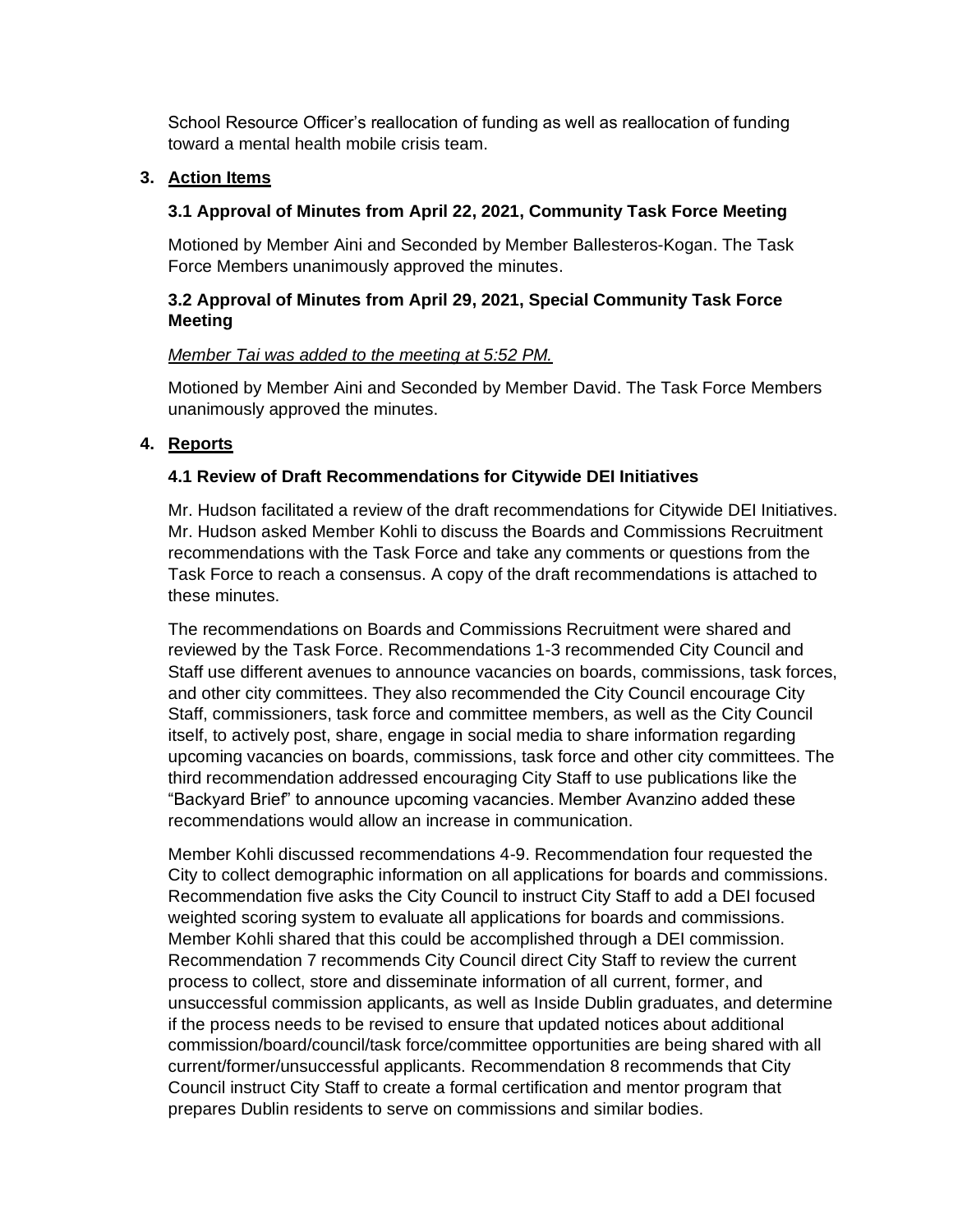Recommendation 9 recommends that City Council limit the duration of a term that a commissioner serves on a commission to be no more than a period of four years.

Member Tripplett asked about Recommendation 8 and if there was any additional information about the number of applicants to the Task Force and how many were turned away. Mr. Stefanski reported that there is a list of applicants and that depending on the size of the body, there are two to three spots open per recruitment. Mr. Stefanski further elaborated that there are typically plenty of applicants for commissions.

Mr. Hudson asked Member Kohli about Recommendation 9 and commented on the time it takes to learn about a particular commission and in terminating the term in four years for increased access.

Member Kohli reported on his reasoning behind the rotating terms of members on a commission and the goal of term limits to increase the chances of out of the box thinking instead of rubber stamp thinking that he believes longer serving members typically rely on.

Mr. Stefanski asked about recommendation 5 and clarified that City Staff does not evaluate any applicants for appointments and that all appointments are made by the Mayor in accordance with the State Government Code

Mr. Hudson asked if the Mayor entertains additional information in choosing appointments.

Mr. Stefanski reported that this authority is only vested in the Mayor. Member Kohli reported that his ad-hoc group wanted to create a DEI commission to use the weighted scoring system in reviewing applications.

Member Avanzino asked Mr. Stefanski if there was any prescreening done on behalf of the Mayor. Mr. Stefanski reported on the ad-hoc committee that was appointed by the City Council to review the applications before the Mayor made the appointments. The review of the Task Force Applications was from Councilmember Kumagai and Councilmember Josey.

Mr. Hudson asked Member Kohli if his ad-hoc group was comfortable with Mr. Stefanski's amendment to the recommendation by adding DEI questions to the applications. Member Kohli reported that he could only respond on his behalf. Member Avanzino reported agreement with the amendment. Member Brown asked if there was a way to re-word the recommendation so that they recommend the Mayor considers DEI in making her decision.

Mr. Stefanski reported that the Task Force could make changes to the application, in addition to adding a quantifiable measure to make decisions.

Member Tripplett commented on being unclear of the Mayor's role and who reviews applications. Mr. Stefanski reported that normally the Mayor reviews the applications and chooses the commission members and that the Task Force was a special case in reviewing the applications. Member Tripplett asked if there was a process to attach a weighted scoring process for a DEI lens. Mr. Stefanski reported that this decision is entirely up to the Mayor, again per the California Government Code.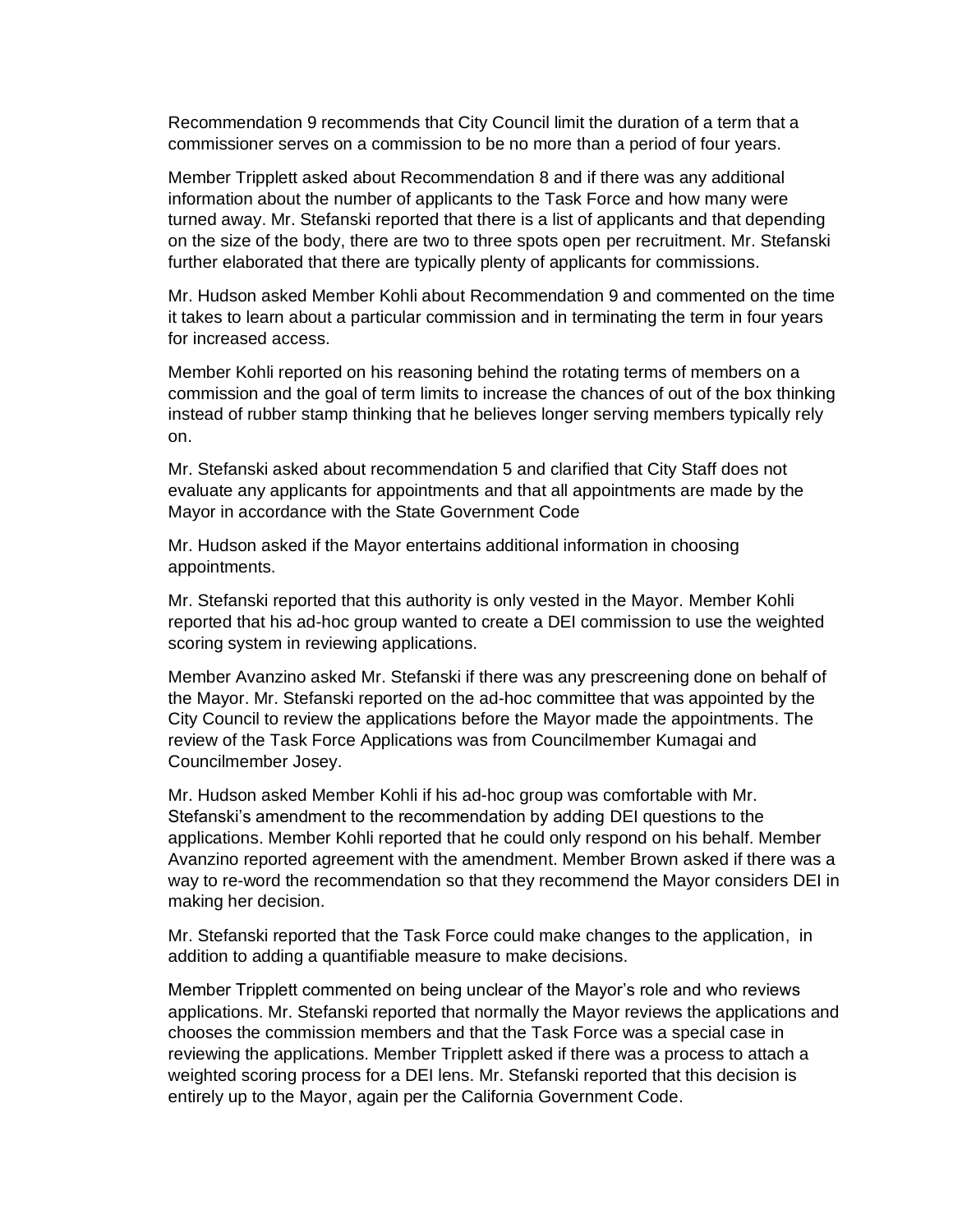Mr. Hudson discussed recommendation 5 adjusting to recommend the Mayor utilize a DEI weighted scoring system when evaluating all applications.

Member Brown recommended added "as well as include DEI focused questions in the applications" for recommendation 4.

Mr. Hudson asked if everyone was comfortable with the recommendations as amended. Members unanimously agreed.

Mr. Stefanski recommended changing Dublin 101 to Inside Dublin.

Mr. Hudson reviewed recommendations from Inclusive Equitable and Accessible Programming and Events. Member David reviewed recommendation 10, 11 and 12. Recommendation 10 recommends that the City of Dublin host monthly diverse Town Hall meetings, with each meeting aimed at amplifying the voices and concerns of different diverse groups represented in the City of Dublin. Recommendation 11 recommends that the City of Dublin collect the following data sets: disaggregated data on specific languages spoken at home and disaggregate ancestry data on Asian Americans in Dublin. Member David asked about collecting data on voter information in the City of Dublin, and how that is not a viable option currently. Recommendation 12 recommends that the City of Dublin translate local government and City information into multiple languages and post paper copies to be displayed on bulletins at strategic locations (e.g., Sahara Market, Ulferts Center) identified by the City.

Member Tripplett reviewed recommendations 13-15. Member Tripplett reported on the assumption of people's level of technology comfortability. Access to information outside of a computer and website is needed. Recommendation 13 recommends that the Splatter festival be renamed and rebranded into a multicultural/diversity festival that highlights the diverse cultures represented in Dublin through entertainment, food, and interactive activities. Recommendation 14 recommends that the City of Dublin promote restaurant and small business that are owned and operated by marginalized groups through new and existing local events (e.g., food tour). Recommendation 15 recommends that the City of Dublin is intentional about displaying public art and utilizing the public art fund in a manner that is representative of the diversity within our city. The City should collect data on the array of artist-diversity represented and include it in the annual report.

Member Ballesteros-Kogan reviewed Recommendations 16-18. Recommendation 16 recommends that the City of Dublin proactively recruit instructors and intentionally seek class offerings that represent the diverse culture and ethnicities in Dublin. Recommendation 17 recommends that the City of Dublin enhance efforts to inform residents of Dublin of how they can submit requests for additional classes that are reflective of the City's diversity. Recommendation 18 recommends that the City of Dublin collaborate with the Alameda County Public Library to encourage the Dublin Branch to increase the selection of books by authors and illustrators who represent the diversity within our community.

Mr. Hudson called for questions. Member Kohli commented on the high quality of recommendations. Mr. Stefanski provided feedback on recommendation 14 to provide more clarity for staff on what is considered "marginalized groups." Member Orozco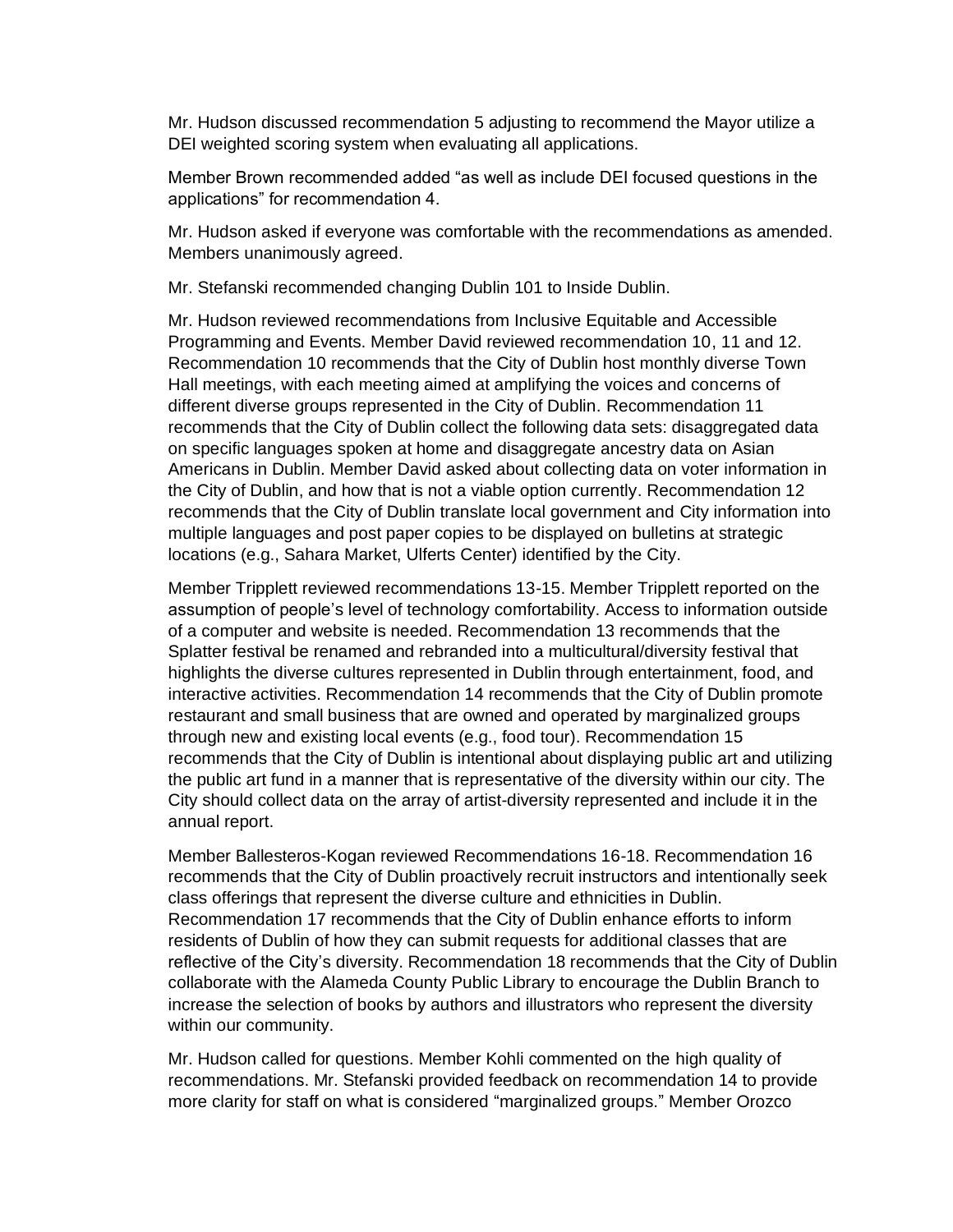commented on recommendation 12 asking to see specific targeted locations listed to reach certain groups. Member David mentioned this concern as well and has created a list of locations for the recommendations (Ulferts Center, Senior Center, Ranch 99, mosques, Dublin Library, Emerald Glen Park, etc.). Member David asked if there are additional documents that would be presented with the recommendations. Member Tripplett responded to this question that these recommendations would be like the Police recommendations. Mr. Hudson asked why the ad-hoc group wanted to add these documents to stand alone locked boxes. Member Ballesteros-Kogan responded with the intention that these documents could not be removed. Member Tripplett responded that they wanted it to be as accessible as possible to lessen the barrier to get to the information. Member David responded to the question about the idea of accessibility. Member Kohli asked about the word marginalized and replacing with underserved and under-represented group. Member Tai commented on the bulletin and placement and that this may be difficult for the city to place these documents in this location. Member Tai suggested adding a supplemental piece for consideration of distributing the information in different languages. Member David commented on adding supplemental language. Member Tripplett commented on including information in more locations.

Mr. Hudson asked the group if they could change the language on recommendation 12 to include "Commonly Used Spaces and venues."

Member Tai commented on creating as many ways to disseminate the information as possible.

Mr. Hudson called for approval of recommendations 10-18 as amended. Member Orozco commented on Recommendation 10 to specify that each month would be a specified targeted group. Mr. Stefanski commented on the understanding of the intent of recommendation 10. Member Orozco asked how the City would determine this list. Mr. Stefanski commented on his role and reaching out to the group for a list of appropriate groups. Member Orozco asked about the possibility of a quarterly meeting. Mr. Stefanski responded to this question, sharing about the challenges with logistically balancing the schedules with the groups.

Mr. Hudson asked for consensus among the Task Force on recommendations 10-18 for the City Council. The Task Force unanimously agreed.

Mr. Hudson asked the Community Agency Funding and Support Ad-hoc group to discuss their recommendations.

Member Aini reviewed recommendation 19-20 regarding data collection and continuous improvement. Member Aini discussed the details of the data collection recommendation: adding a post application survey, sample questions, tracking demographic information, identifying pain points, exploring root causes of pain points, implementing or pilot solutions and examining data, have feedback provided to applicants to improve their application for the next funding cycle. Recommendation 20 recommends specific edits to the Grant Application. Recommendation 21 recommends edits to the Grant scoring rubric.

Member Jacobs asked Member Orozco if she had anything to add for the rubric and grants recommendations. Member Orozco then reviewed recommendations 21-22 and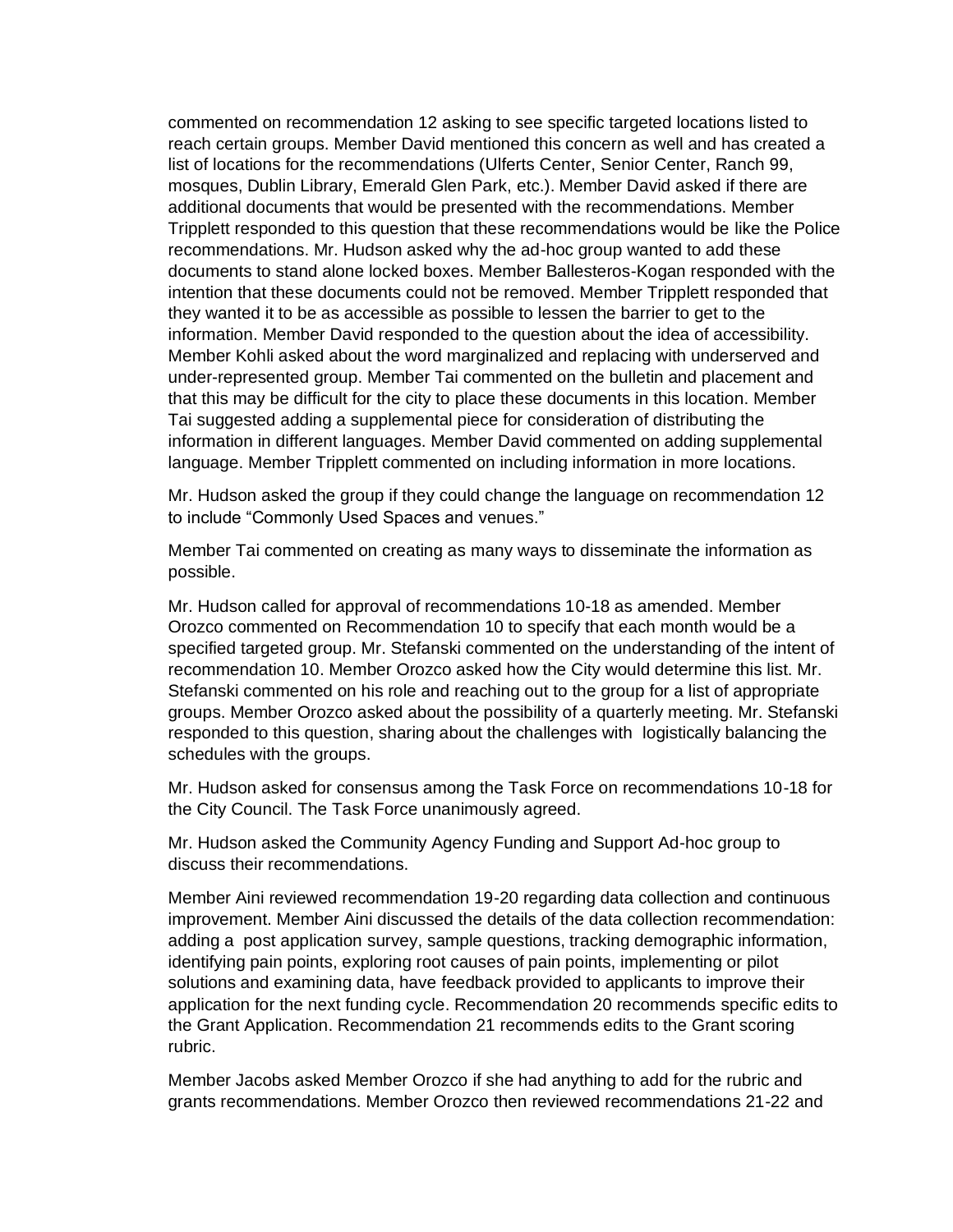commented on the need for DEI focused questions in the application process and the rubric to reach organizations that are making efforts to reach specific populations. Member Orozco asked for questions. Member Jacobs commented on recommendation 19 about providing equity and the other recommendations regarding what process should be to ensure equity; identifying the bias in the process and what should the city needs to do about it and what adaptations to the process and rubric are needed.

Mr. Hudson asked if the City collects demographic data on collecting applications. Mr. Stefanski commented on the collection of the recipients of services, but not on the organization side. Mr. Hudson asked about the grants and funds provided each year. Mr. Stefanski reported that he can pull this number. Mr. Hudson asked about applicants and how many awards are given. Mr. Stefanski commented on the organizations who do not receive an award because they did not fall within the areas of the Needs Assessment. Mr. Hudson asked if most applicants get some money. Mr. Stefanski responded that most applicants get some money, however not always what they initially request. Member Jacobs commented on the distribution of funds and the groups discussion around priority to the process to inform making choices. Member Jacobs asked what the purpose of the Human Services Grant program was. Mr. Stefanski commented on the City's ability to support local organizations in the community through program. The CDBG (Community Development Block Grant) funds can be used for a narrow set of purposes. The City supplants that funding with General Fund dollars to help cover the cost to serve Dublin residents, filling service gaps that the City does not directly provide.

Mr. Hudson asked the committee about their concerns with the Human Services Grant. Member Orozco commented on the rubric not having a DEI lens as the reason for this focused recommendation and the desire to look at the organizations that are applying. Mr. Hudson clarified that the ad-hoc committee's focus was on the applicants receiving the awards implementing DEI practices and policies. Mr. Hudson asked if the organizations were not reached were aware of the program. Member Jacobs commented on this piece being in their Communications recommendation. Member Tai reviewed recommendation 22 and the grant process access for organizations based on accessibility and translation services.

Mr. Stefanski commented on the budget information for the Human Services Grant for the next grant cycle: 21 total organizations that will receive funding. The City will be funding a total of \$267,000. Requested \$397,000 from the organizations. CDBG funds approximately \$100,000 and the City General Funds \$160,000. Mr. Hudson asked if these were all the applications that were received. Mr. Stefanski reported that these were all the organizations that met the criteria for the program. Mr. Hudson commented on the facts of the organizations who submit their requests and receive some funds. Member Orozco commented on the organizations who come to the workshop and do not necessarily apply asking what the barrier is. Mr. Hudson clarified that there may be a disparity among the number of agencies that attend the workshop and the number agencies who apply. Member Tai commented on the loss of agencies being interested and then not as many applying. Mr. Stefanski clarified that there are agencies that are not coming in the first place and those barriers should be worth exploring further. Mr. Stefanski provided an example an organization not having tax-exempt status and therefore not being able to apply. Member Jacobs commented on recommendation 24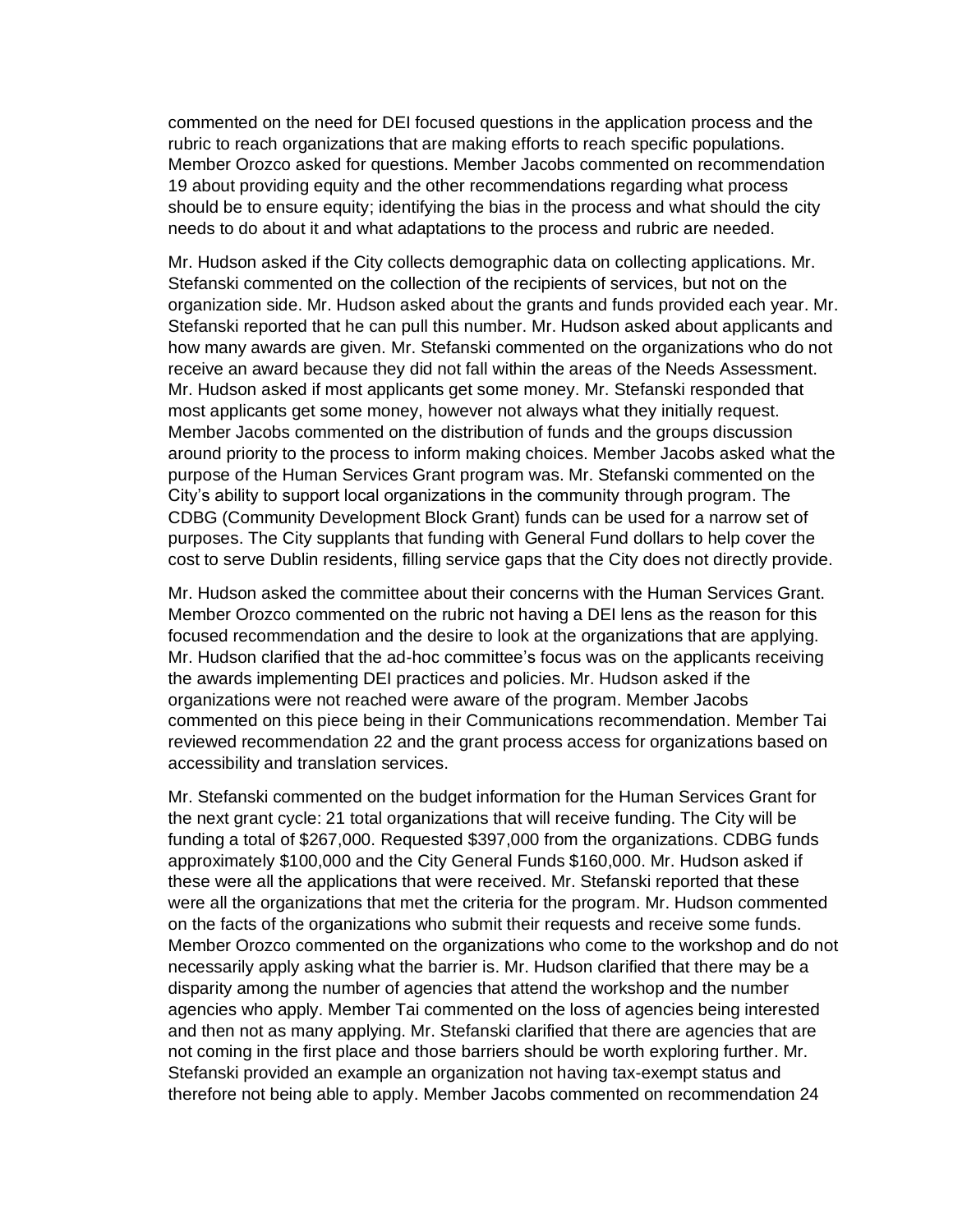regarding communications to get more applicants. Mr. Hudson asked the ad-hoc group to advise or encourage the city for outreach efforts to track by asking how many organizations in the City of Dublin provide human services.

Member Aini commented on recommendation 19 and the key question of asking applicants how they found out of the application and how current applicants are notified to expand outreach.

Mr. Stefanski asked a clarifying question about recommendation 19 and Member Aini provided clarity around a typo. Mr. Stefanski commented on recommendation 21 sharing that the next East County Needs Assessment was underway. Mr. Hudson asked about recommendation 19 to reword it to "Gather additional data to uplift challenges and barriers to the Grant Application Process". Member Tripplett commented on recommendation 22 and the daunting process of grant applications.

Mr. Hudson reviewed recommendations 19-22. Mr. Hudson asked if recommendation 20 is more data collection. Member Jacobs commented on the data on the application. Mr. Hudson recommended that recommendation 20 provide Equitable and Inclusive, DEI Lens applied to application and broader recommendation structure with guidance to give staff specific things they can add to the application. Mr. Hudson asked Member Jacobs the difference between recommendations 20 and 21. Member Jacobs discussed the application, the data, and the rubric used to score the application by adding DEI questions and DEI scoring. Mr. Hudson reviewed recommendation 22. Member Tai commented on adding to recommendation 22 by "recommending the City do more to identify all non-profits/social service organizations within the city and do outreach to them to ensure they are aware of the grant opportunity/Notice of Funding Availability."

Mr. Hudson asked for consensus from the Task Force on Recommendations 19-22. The Task Force confirmed consensus.

Member Jacobs reviewed Recommendation 23, establishing regular touchpoints with diverse cultural and community leaders and local organizations. Mr. Stefanski elaborated on the earlier recommendation on the Town Halls. Mr. Hudson asked if the City Council accepts recommendation 23, who would be responsible for fulfilling this recommendation. Mr. Stefanski reported that the Public Information Officer would push out this information, but regular touchpoints would fall on staff in the City Manager's Office. Member Avanzino asked if there was a community development officer that could engage with the community. Mr. Stefanski commented on the Community Development Director and staff. Mr. Hudson commented on the City Manager delegating this to others. Member Kohli asked about diverse cultural and community leaders narrowing the groups in Recommendation 23 and instead replacing this with "underserved and underrepresented groups." Member Tai recommended changing the wording in Recommendation 23 to "diverse cultural leaders…" Member Jacobs reviewed Recommendation 24 recommending the establishment of additional channel for two-way communication with all city residents. Recommendation 24 addresses outreach in communication and sharing in multiple channels as well as collecting contact information regularly. Member Jacobs reviewed Recommendation 25 around social media and the policies around what gets posted for certain cultural events. The recommendation asks that the policy be revised based on the Dublin community. Member Orozco asked to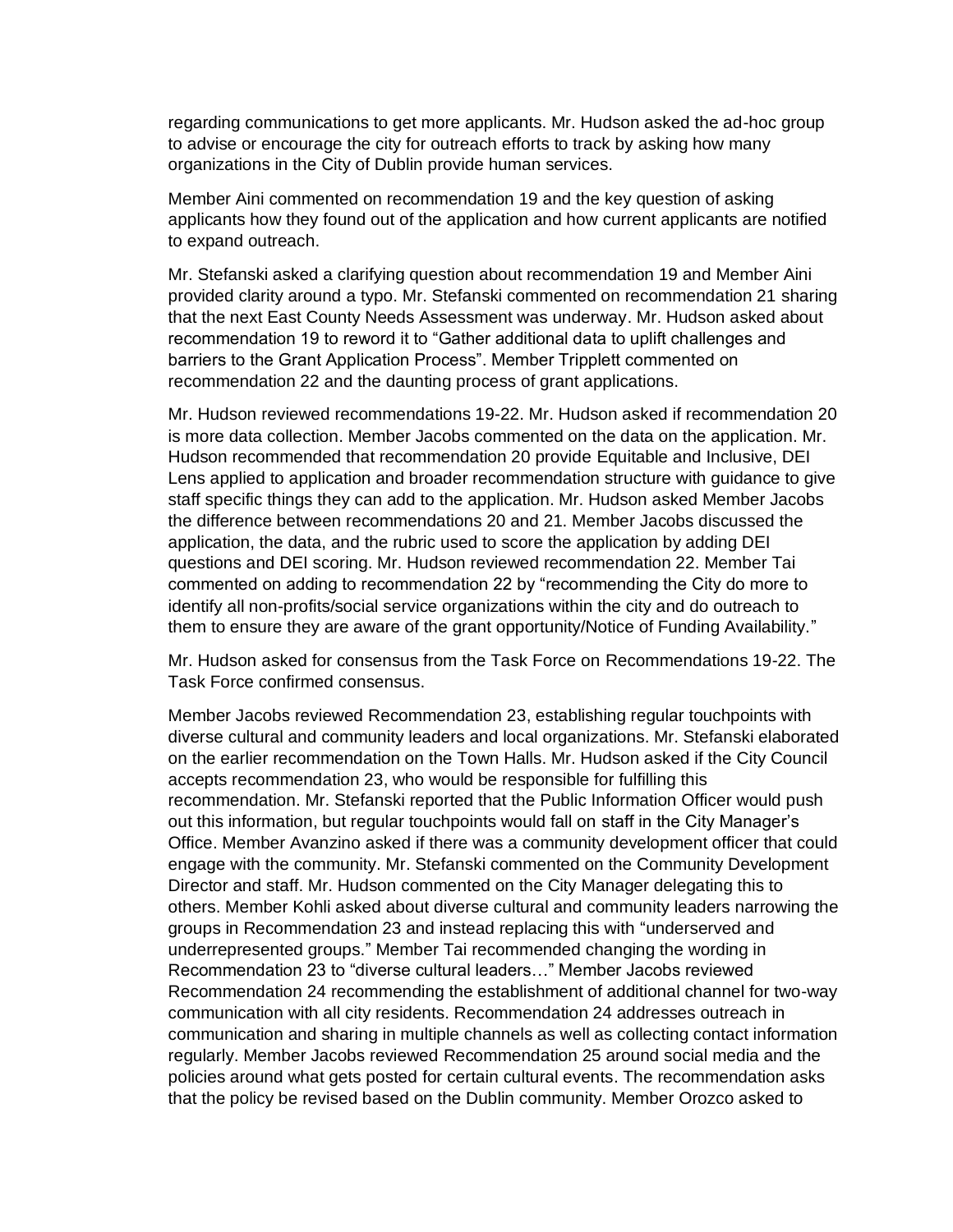change point four of the social media recommendations to September 15-16. Member David commented on the suggestion about changing Chinese New Year to Lunar New Year as well as adding October 25 as Larry Itliong Day. Mr. Hudson asked about how this pertains to social media. Member Jacobs commented on the calendar changes for social media community engagement. Member Orozco commented on this recommendation being a part of community engagement. Member Tripplett commented on recommendation 23 and to add "groups of diverse community leaders". Member Jacobs recommended changing the wording to "a diverse group of community leaders and local organizations."

Member Avanzino commented on the addition of the State's adopted calendar, but also to pair with a campaign to get more followers on City Social Media Accounts.

Member Jacobs reviewed recommendation 26, recommending ongoing DEI training for all city staff and specific for certain roles (e.g., Communications Manager and Communications Analyst). Member Jacobs reviewed recommendation 27, to develop a City DEI process and decision-making process for everything the City does. Member Brown commented on adding the campaign to boost followers on the City's Official Social Media Accounts. Mr. Hudson commented on adding all the communication in one section. Mr. Hudson asked for consensus on recommendations 23-25. The Task Force unanimously agreed.

Mr. Hudson reviewed recommendations 26-27 and asked for consensus from the group. Mr. Stefanski clarified the goal of recommendation 27. The Task Force unanimously agreed.

#### **4.2 Review of Outstanding Draft Policing Recommendations**

Mr. Stefanski reviewed the outstanding police recommendations. Member Aini reviewed the changes made to recommendations 1-2. Member Kohli reviewed the changes made to recommendations 6-7. Recommendation 7 asks the City Manager to meet annually with the Chief of DDPS to review the hiring criteria and DPS demographic data.

Member Kohli commented he may have to leave video and hop on the phone dial in.

Mr. Hudson asked the Task Force to approve the amendments to the recommendations on Policing. Member Ballesteros-Kogan commented on recommendation 7. The Task Force unanimously agreed.

#### **4.3 Review and Comment on the Proposed Agenda Planning Calendar**

Mr. Stefanski reviewed the proposed calendar.

#### **5. Other Business**

Member Tripplett commented on the recommendations and the need for an ongoing DEI commission. Member David commented on the concerns and comments from the Public Comment from the Dublin Inclusion recommendations. Member David asked the Task Force if there was interest in having a special meeting in reviewing the Dublin Inclusion Project's recommendations. Member Kohli asked a clarifying question about Member David's comment. Member David clarified suggesting a special meeting to review the recommendations.